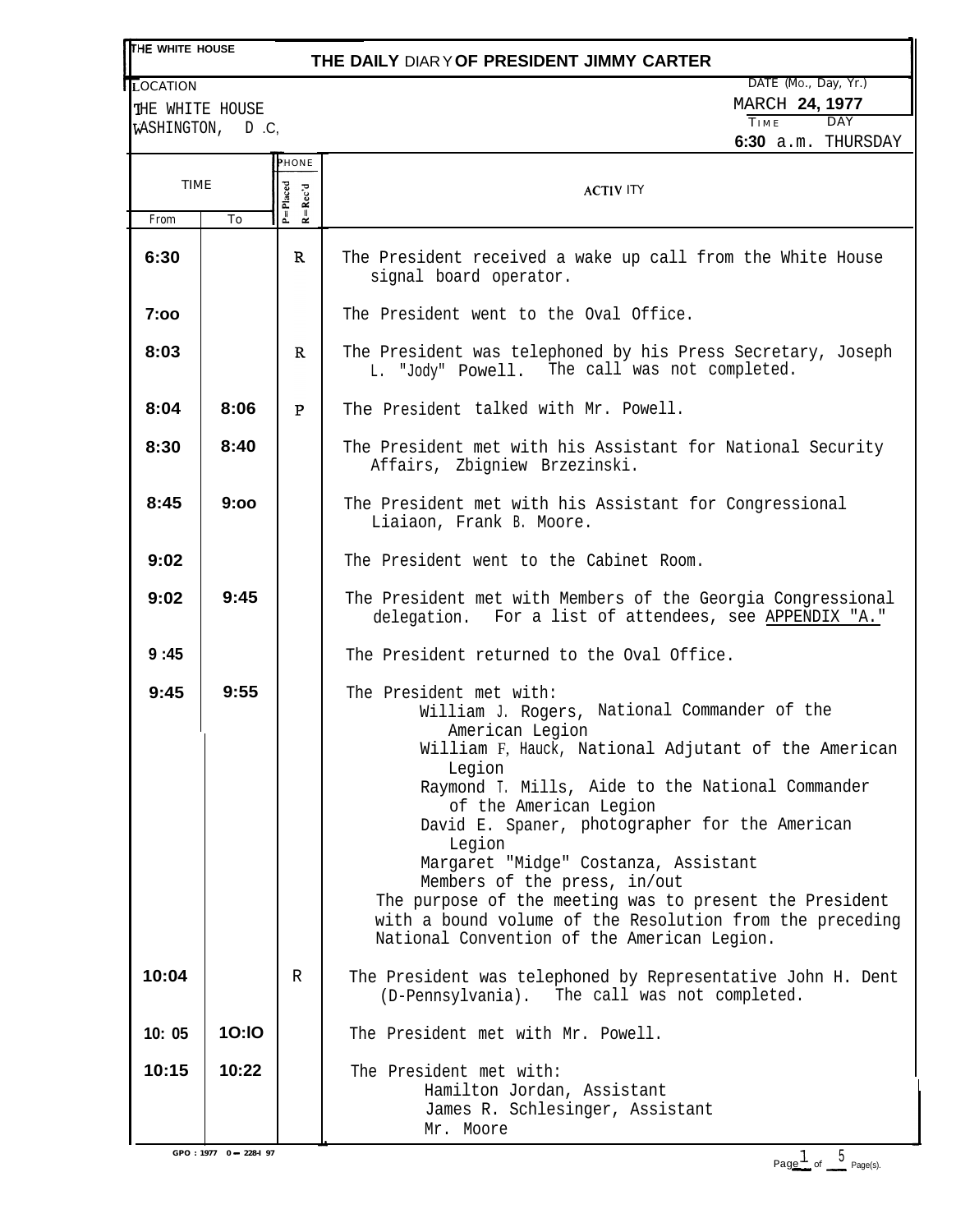# **HE WHITE HOUSE**

### **THE DAILY DIARY OF PRESIDENT JIMMY CARTER**

WASHINGTON, D.C.

**LOCATION** DATE (Mo., Day, Yr.) THE WHITE HOUSE **MARCH 24, 1977**<br>
WASHINGTON, D.C. TIME DAY **10:32** a.m. THURSDAY

| TIME            |                | <b>PHONE</b>               |                                                                                                                                           |  |
|-----------------|----------------|----------------------------|-------------------------------------------------------------------------------------------------------------------------------------------|--|
|                 |                |                            | <b>ACTIVITY</b>                                                                                                                           |  |
|                 |                | $P = Placed$<br>$R = Rcc'$ |                                                                                                                                           |  |
| From            | To             |                            |                                                                                                                                           |  |
| 10:32           | 10:40          |                            | The President met with:<br>Mr. Powell<br>Rex L. Granum, Deputy Press Secretary                                                            |  |
| 10:32           |                | $\mathbf{P}$               | The President telephoned Pinkie Masters, owner of Pinkie<br>Masters Lounge, Savannah, Georgia. The call was not<br>completed.             |  |
| 10:45           | 11:03          |                            | The President met with:<br>Gerald Long, Managing Director of Reuters News                                                                 |  |
| 10:45           | 11:03          |                            | Agency, London, England<br>Ralph Harris, White House correspondent for Reuters<br>News Agency                                             |  |
| 10:45<br>10:50? | 11:03<br>11:03 |                            | Mr. Powell<br>Glen Reufrew, Manager for North America, Reuters<br>News Agency) New York, New York                                         |  |
| 11:14           |                |                            | The President went to the swimming pool.                                                                                                  |  |
| 11:16           |                |                            | The President returned to the Oval Office.                                                                                                |  |
| 11:18           | 11:25          | Ρ                          | The President talked with his mother, Mrs. Lillian Carter.                                                                                |  |
| 11:26           | 11:27          | Ρ                          | The President talked with Senator Alan Cranston<br>$(D-California)$ .                                                                     |  |
| 11:35           | 11:37          | $\mathbf{P}$               | The President talked with Patrick "Toby" Buttimer, Vice<br>President of Coastal Beverage Company, Savanah, Georgia.                       |  |
| 12:oo           | 12:45          |                            | The President had lunch with Director of the Office of<br>Management and Budget (OMB) Thomas B. "Bert" Lance.                             |  |
| 12:25           |                | P                          | The President telephoned Secretary of Labor F. Ray<br>The call was not completed.<br>Marshall.                                            |  |
| 12:40           | 12:41          | R                          | The President talked with Mr. Brzezinski.                                                                                                 |  |
| 12:46           | 12:52          | P                          | The President talked with Secretary Marshall.                                                                                             |  |
| 1:05            | 1:10           |                            | The President met with Vice President Walter F. Mondale.                                                                                  |  |
| 2:00            | 2:20           |                            | The President met with:<br>Mr. Brzezinski<br>Mr. Powell<br>Stuart E. Eizenstat, Assistant for Domestic Affairs<br>and Policy<br>continued |  |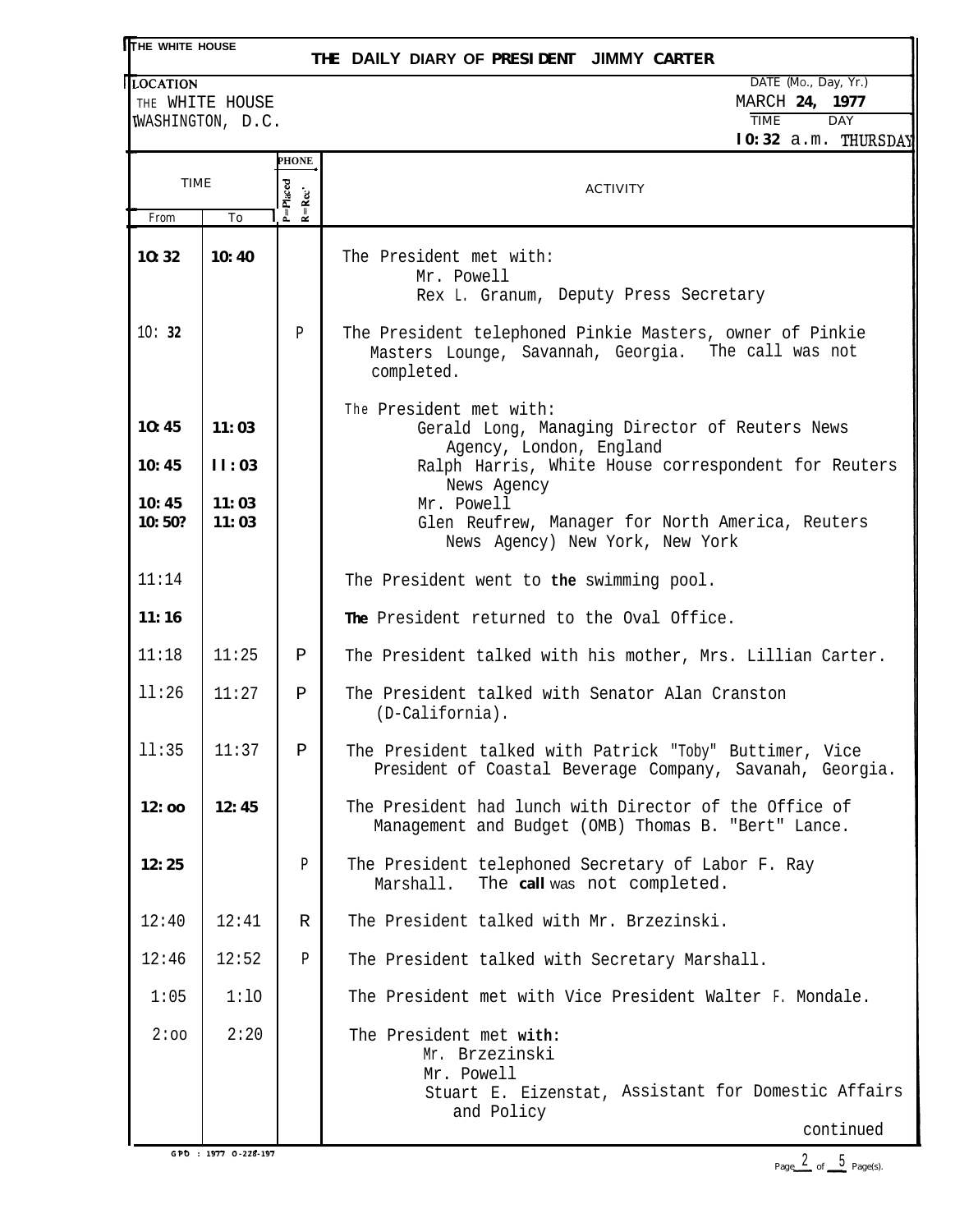## **THE WHITE HOUSE**

### **THE DAILY DIARY OF PRESIDENT JIMMY CARTER**

WASHINGTON, D.C.

|                      |                      |              | דערטערטאדד <b>ווווים ממי<del>ם</del></b>                                                                                                                                                                             |  |
|----------------------|----------------------|--------------|----------------------------------------------------------------------------------------------------------------------------------------------------------------------------------------------------------------------|--|
|                      |                      | <b>PHONE</b> |                                                                                                                                                                                                                      |  |
| TIME                 |                      | $P = P$ aced | <b>ACTIVITY</b>                                                                                                                                                                                                      |  |
| From                 | To                   | $R = Rcc'$   |                                                                                                                                                                                                                      |  |
|                      |                      |              | continued                                                                                                                                                                                                            |  |
|                      |                      |              | Jerrold L. Schecter, Associate Press Secretary,<br>National Security Council (NSC) Congressional<br>Liaison                                                                                                          |  |
| 2:20                 | 2:28                 |              | The President met with Lillian Brown, Director of Radio<br>and Television Programming, Office of University<br>Relations, American University, Washington, D.C.                                                      |  |
| 2:28                 |                      |              | The President went to Room 450 of the Old Executive Office<br>Building (OEOB).                                                                                                                                       |  |
|                      |                      |              | The President participated in his fourth press conference.<br>The President's remarks were broadcast live on nation-<br>wide television.                                                                             |  |
| 3:08                 |                      |              | The President returned to the Oval Office.                                                                                                                                                                           |  |
| 3:27                 | 3:29                 | P            | The President talked with Mr. Masters.                                                                                                                                                                               |  |
| 3:30                 |                      |              | The President returned to the Cabinet Room.                                                                                                                                                                          |  |
| 3:30                 | 3:57                 |              | The President participated in a meeting to discuss civil<br>aviation negotiations between the U.S. and the United<br>Kingdom of Great Britain and Northern Ireland.<br>For a<br>list of attendees, see APPENDIX "B." |  |
| 3:57                 |                      |              | The President returned to the Oval Office.                                                                                                                                                                           |  |
| 4:02                 | 4:20                 |              | The President met with:<br>George Meany, President of the American Federation<br>of Labor and Congress of Industrial Organizations                                                                                   |  |
| 4:02<br>4:02<br>4:02 | 4:20<br>4:20<br>4:25 |              | (AFLOCIO)<br>J. Lane Kirkland, Secretary-Treasurer of the AFL-CIO<br>Landon Butler, Deputy Assistant<br>Mr. Brzezinski.                                                                                              |  |
| 4:26                 | 4:27                 | R            | The President talked with the First Lady.                                                                                                                                                                            |  |
| 4:27                 | 4:29                 | P            | The President talked with his Chief Speechwriter, James M.<br>Fallows.                                                                                                                                               |  |
| 4:50                 | 4:51                 | ${\bf P}$    | The President talked with Mr. Eizenstat.                                                                                                                                                                             |  |
|                      |                      |              |                                                                                                                                                                                                                      |  |

**GPO : 1977 O-228-197**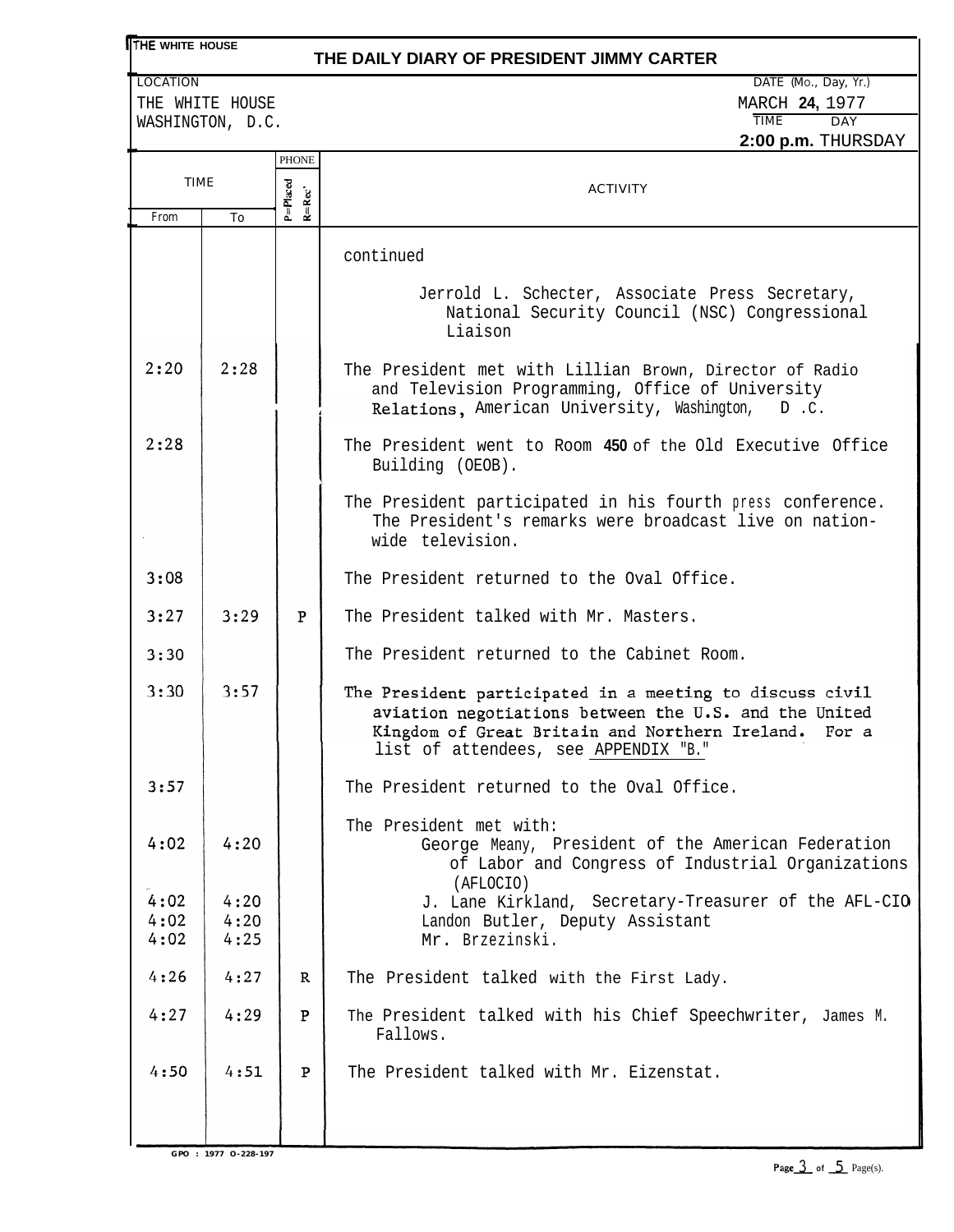|  | THE WHITE HOUSE |
|--|-----------------|
|  |                 |

## **THE DAILY DIARY OF PRESIDENT JIMMY CARTER**

LOCATION DATE (MO., Day, Yr.)

THE WHITE HOUSE MARCH 24, 1977 MARCH 24, 1977 MARCH 24, 1977 MARCH 24, 1977 WASHINGTON, D.C.

|       |       |                                        | 5:00 p.m. THURSDAY                                                                                                                                                                                |  |
|-------|-------|----------------------------------------|---------------------------------------------------------------------------------------------------------------------------------------------------------------------------------------------------|--|
| TIME  |       | PHONE<br>$P = P   accd$<br>$R = Rec'd$ | <b>ACTIVITY</b>                                                                                                                                                                                   |  |
| From  | To    |                                        |                                                                                                                                                                                                   |  |
| 5:00  | 6:20  |                                        | The President met with former President Gerald R. Ford.<br>Members of the press, in/out                                                                                                           |  |
| 6:15  |       | R                                      | The President was telephoned by Secretary of State Cyrus R.<br>Staff Assistant Nellie L. Yates took the call.<br>Vance.                                                                           |  |
| 6:18  |       |                                        | The President escorted former President Ford to his motor-<br>cade on the South Grounds.                                                                                                          |  |
|       |       |                                        | The President bade farewell to former President Ford.                                                                                                                                             |  |
| 6: 21 |       |                                        | The President returned to the Oval Office.                                                                                                                                                        |  |
| 6:22  |       |                                        | The President went to the family theatre.                                                                                                                                                         |  |
| 6:22  | 6:35  |                                        | The President met with members of the Cabinet and their<br>spouses who were attending a briefing on national<br>security affairs by Mr. Brzezinski. For a list of<br>attendees, see APPENDIX "C." |  |
| 6:55  |       |                                        | The President and the First Lady returned to the second<br>floor Residence.                                                                                                                       |  |
| 6:57  | 7:00  | P                                      | The President talked with Secretary Vance.                                                                                                                                                        |  |
| 7:01  | 7:02  | R                                      | The President talked with Mr. Eizenstat.                                                                                                                                                          |  |
| 7:40  |       |                                        | The President returned to the Oval Office.                                                                                                                                                        |  |
| 7: 41 | 7:42  | P                                      | The President talked with Mr. Eizenstat.                                                                                                                                                          |  |
| 7:50  |       |                                        | The President returned to the second floor Residence.                                                                                                                                             |  |
| 7:52  | 8:02  | P                                      | The President talked with Governor J. James Exon<br>(D-Nebraska).                                                                                                                                 |  |
| 8:00  | 10:22 |                                        | The President and the First Lady hosted a private dinner<br>for Representative Thomas P. O'Neill, Jr. (D-Massachusetts)<br>and Mrs. O'Neill.                                                      |  |
| 8:38  |       |                                        | The President had dinner with:<br>The First Lady<br>Representative O'Neill<br>Mrs. O'Neill<br>Chip and Caron Carter<br>Amy Carter<br>Lisa Edwards, friend of Amy Carter                           |  |